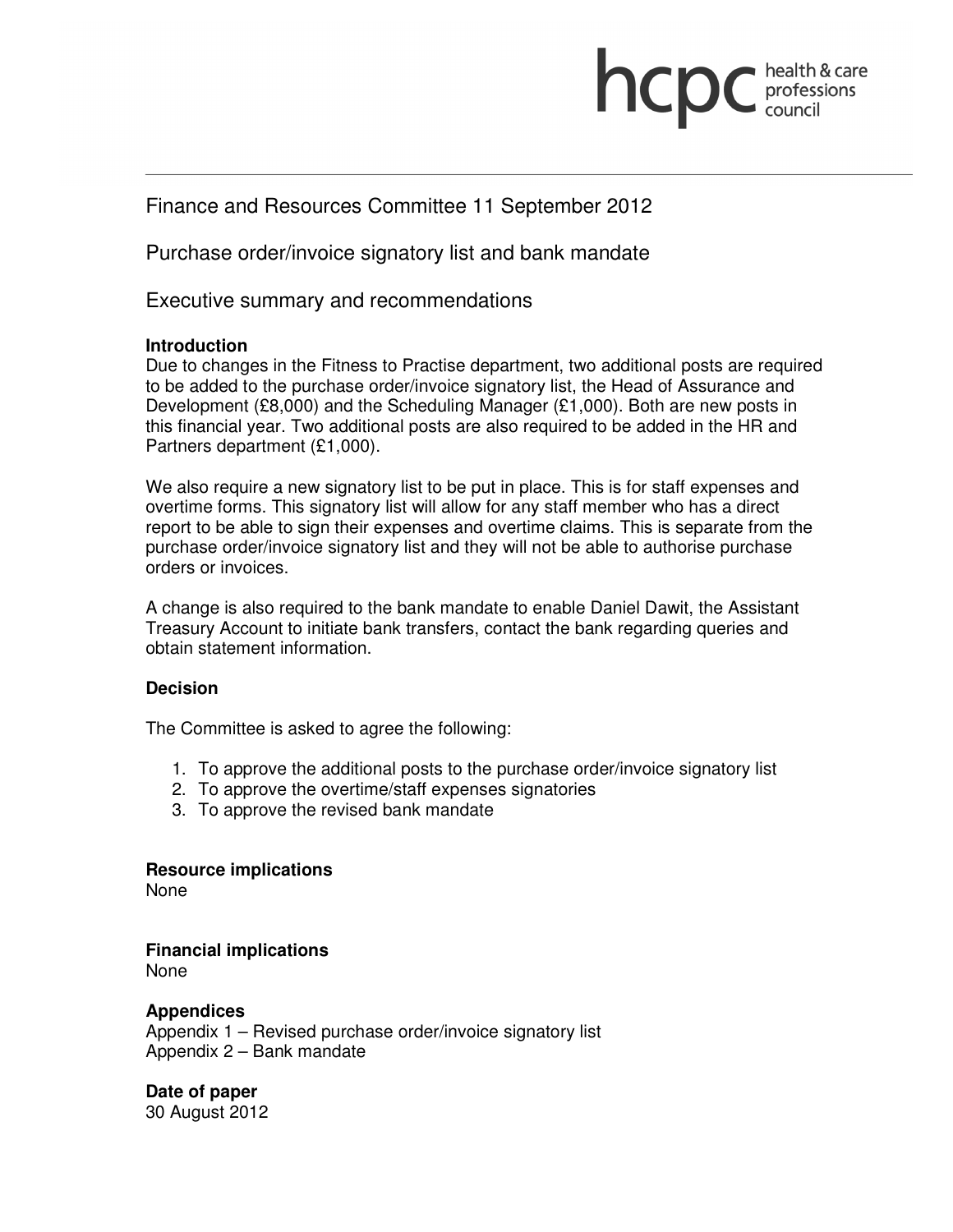#### **HEALTH AND CARE PROFESSIONS COUNCIL**

## **Purchase Orders, Invoices and Expenses - Signatories**

#### **REVISED 11 September 2012**

The Signatories below are those authorised to authorise purchase orders, invoices & expense claims. The list will be retained by the Finance department together with copies of appropriate signatures.

| Chair<br>Chair of Finance and Resources Committee | >£25k<br>>£25k | Chair of Council<br><b>Council Member</b>                                                                                                                                                                                                                                                                                   |
|---------------------------------------------------|----------------|-----------------------------------------------------------------------------------------------------------------------------------------------------------------------------------------------------------------------------------------------------------------------------------------------------------------------------|
| Chief Executive & Registrar                       | <£25k          | <b>Chief Executive</b>                                                                                                                                                                                                                                                                                                      |
| Communications                                    |                | <£8000 Director of Communications<br><£1000 Communications Manager                                                                                                                                                                                                                                                          |
| Operations                                        |                | <£8000 Director of Operations<br><£8000 Head of Business Process Improvement                                                                                                                                                                                                                                                |
| Education                                         |                | <£8000 Director of Education<br><£8000 Head of Education<br><£1000 Education Manager                                                                                                                                                                                                                                        |
| Finance                                           |                | <£8000 Director of Finance<br><£1000 Head of Financial Accounting                                                                                                                                                                                                                                                           |
| <b>Fitness to Practise</b>                        |                | <£8000 Director of FTP<br><£8000 Head of Case Management<br><£8000 Head of Adjudication<br><£8000 Head of Assurance and Development<br><£1000 Investigations Manager<br><£1000 Scheduling Manager<br><£1000 Administration Manager<br><£1000 Head of Investigations<br><£1000 Hearings Manager<br><£1000 Team Administrator |
| Human Resources                                   |                | <£8000 Director of HR<br><£1000 HR Manager                                                                                                                                                                                                                                                                                  |
| Partners                                          |                | <£8000 Partners Manager<br><£1000 Partner co-ordinator                                                                                                                                                                                                                                                                      |
| IT                                                |                | <£8000 Director of IT<br><£1000 IT Service Support Manager<br><£1000 Infrastructure Support Manager                                                                                                                                                                                                                         |
| Registrations                                     |                | <£8000 Head of Registration<br><£1000 Customer Service Manager                                                                                                                                                                                                                                                              |
| <b>Facilities</b>                                 |                | <£8000 Facilities Manager                                                                                                                                                                                                                                                                                                   |
| Secretariat                                       |                | <£8000 Secretary to Council<br><£1000 Secretary to Committees                                                                                                                                                                                                                                                               |
| Policy                                            |                | <£8000 Director of Policy<br><£1000 Policy Manager                                                                                                                                                                                                                                                                          |

All amounts over £8000.00 must be signed by the budget holder and Chief Executive & Registrar Only holders on this list are allowed to create new suppliers for business